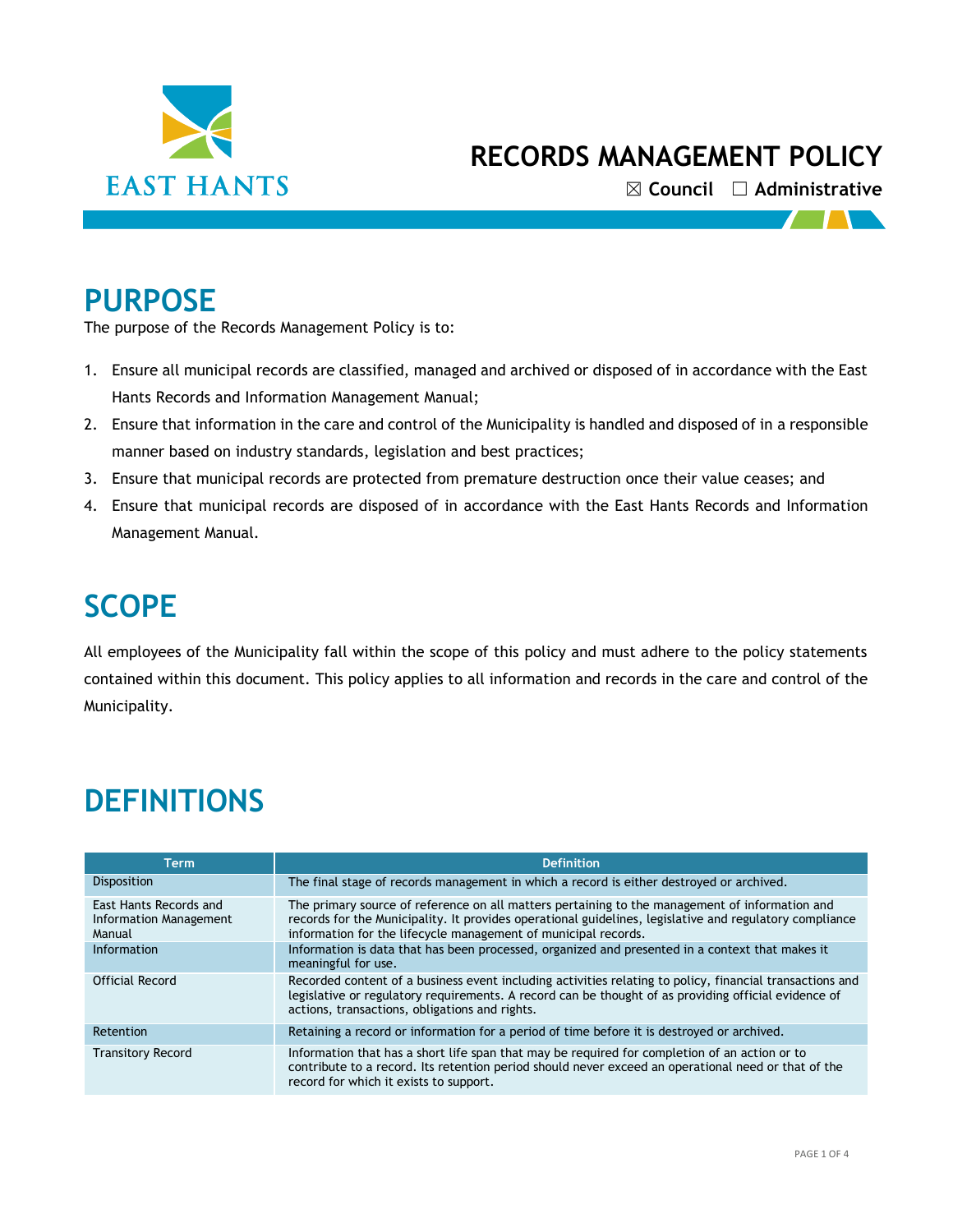

☒ **Council** ☐ **Administrative**

## **POLICY**

#### **POLICY STATEMENT**

- 1. The East Hants Records and Information Management Manual is the records and information system adopted and authorized by Council. This manual is based on the Association of Municipal Administrators, Nova Scotia manual and has been customized to meet needs of the Municipality of East Hants. It will be updated as required to meet operational and legislative requirements or industry standards, and changes will be approved by the Chief Administrative Officer.
- 2. Municipal information and records will be classified, managed and disposed of in accordance with the East Hants Records and Information Management Manual.
- 3. Records eligible for disposition will be reviewed and approved by the Director responsible for the record. Final approval for disposition will be the responsibility of the Chief Administrative Officer in accordance with the East Hants Records and Information Management Policy and processes.
- 4. Confirmation of disposition approval, a certificate of destruction and a record of all official records destroyed will be maintained.

# **ROLES AND RESPONSIBILITIES**

| <b>Title/Role</b> | <b>Responsibilities</b>                                                                                                                                                                                                                                                                                                                                                                                                                                                                                                                                                                                                                                                                                                                                                                                                        |
|-------------------|--------------------------------------------------------------------------------------------------------------------------------------------------------------------------------------------------------------------------------------------------------------------------------------------------------------------------------------------------------------------------------------------------------------------------------------------------------------------------------------------------------------------------------------------------------------------------------------------------------------------------------------------------------------------------------------------------------------------------------------------------------------------------------------------------------------------------------|
| Policy Editor     | The Policy Editor is a person having managerial and policy-making responsibility<br>related to the writing, compilation and revision of content and will:<br>Ensure policies in their care and control are always up-to-date, reviewed<br>annually or sooner if necessary<br>Draft new or edit existing policy content<br>Be able to interpret and explain policy content<br>Ensure policy documents are branded and any supporting documents, ie.<br>applications forms are also branded and content consistent with the policy<br>Ensure policy content is relevant and accurate<br>Seek and secure approval recommendation of the policy from the Policy Owner<br>Seek and secure approval of the policy from the appropriate Approver; and,<br>Provide the final approved policy document to the Assistant Municipal Clerk |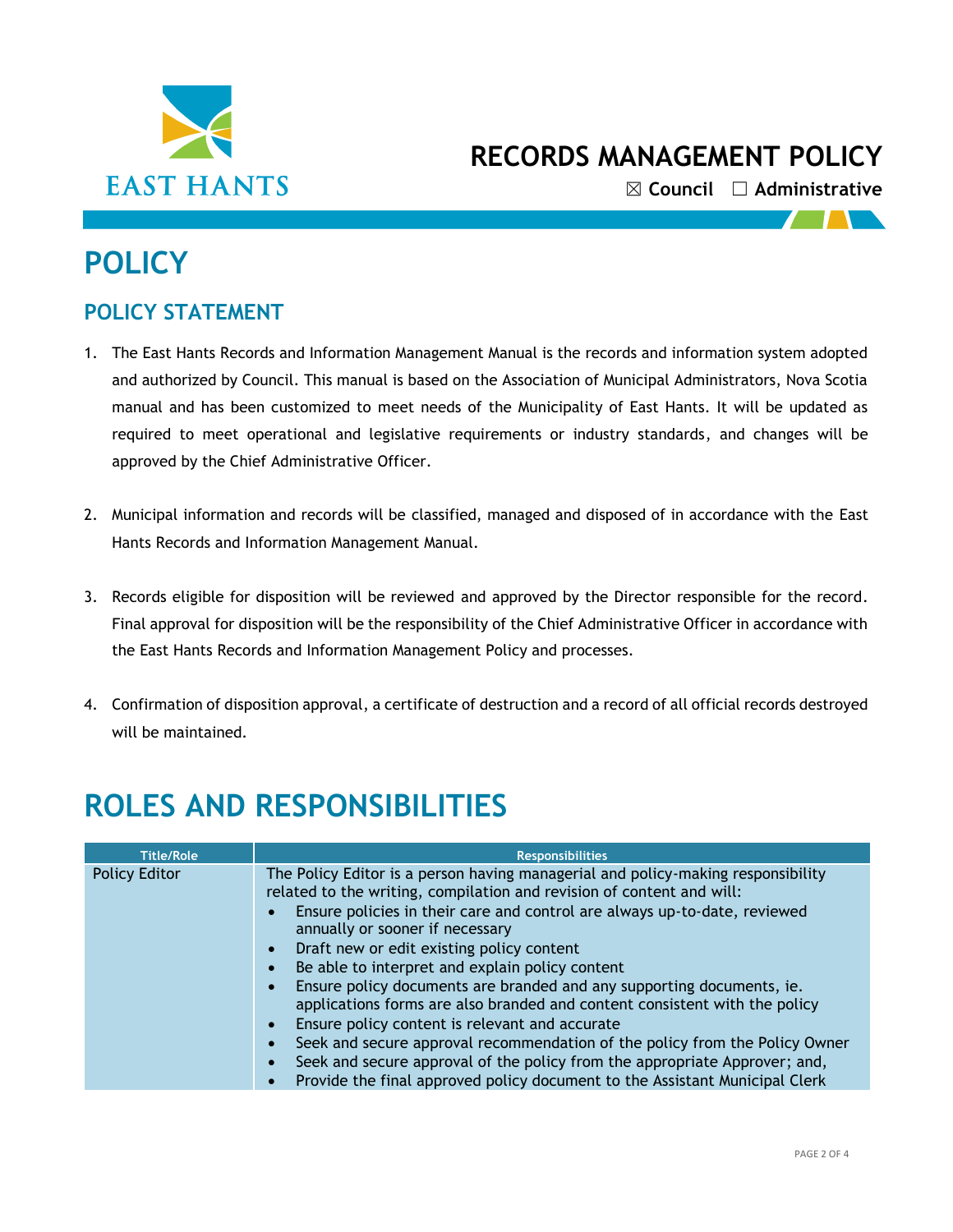

☒ **Council** ☐ **Administrative**

| <b>Title/Role</b>                             | <b>Responsibilities</b>                                                                                                                                                                                                                                                                                                                                                                                                                                                                                                                                                                                                                                                                                          |
|-----------------------------------------------|------------------------------------------------------------------------------------------------------------------------------------------------------------------------------------------------------------------------------------------------------------------------------------------------------------------------------------------------------------------------------------------------------------------------------------------------------------------------------------------------------------------------------------------------------------------------------------------------------------------------------------------------------------------------------------------------------------------|
| Policy Owner                                  | The Policy Owner will:<br>Provide oversight to ensure policies in their care and control are always up-to-<br>date, reviewed annually or sooner if necessary by the assigned Policy Editor<br>Be able to interpret and explain policy content<br>Provide oversight to ensure policy documents are branded and any supporting<br>documents, i.e. application forms are also branded and content consistent with<br>the policy<br>Provide oversight to ensure policy content is relevant and accurate<br>Review the policy and make recommendation for approval to the appropriate<br>Approver; and<br>Ensure that the final approved policy document has been provided to the<br><b>Assistant Municipal Clerk</b> |
| Policy Approver                               | The Policy Approver will:<br>Review Policy recommendations for approval consideration (approve, reject or<br>edit); and<br>Notify the Policy Editor, Policy Owner and Assistant Municipal Clerk of decision                                                                                                                                                                                                                                                                                                                                                                                                                                                                                                      |
| Assistant Municipal<br>Clerk                  | The Assistant Municipal Clerk will:<br>Facilitate an annual Policy Review; and<br>Ensure final approved policies are maintained, stored and posted where<br>appropriate                                                                                                                                                                                                                                                                                                                                                                                                                                                                                                                                          |
| <b>Information</b><br><b>Management Clerk</b> | The Information Management Clerk will facilitate the disposition process                                                                                                                                                                                                                                                                                                                                                                                                                                                                                                                                                                                                                                         |
| Director                                      | The Director will:<br>Review records eligible for disposition; and<br>Approve or reject records eligible for disposition                                                                                                                                                                                                                                                                                                                                                                                                                                                                                                                                                                                         |
| Chief Administrative<br><b>Officer</b>        | The Chief Administrative Officer will:<br>Review records eligible for disposition; and<br>$\bullet$<br>Approve or reject records for disposition in accordance with the East Hants<br>Records and Information Management Manual and approved processes                                                                                                                                                                                                                                                                                                                                                                                                                                                           |

# **RELATED DOCUMENTATION**

Related forms, processes, procedures and other documents that support the policy.

| Document Name                                        | Document ID | <b>Document Type</b>  |
|------------------------------------------------------|-------------|-----------------------|
| East Hants Records and Information Management Manual |             | Standards Manual      |
| Records and Information Management Policy            |             | Administrative Policy |
| Records and Information Disposition Process          |             | <b>Process</b>        |